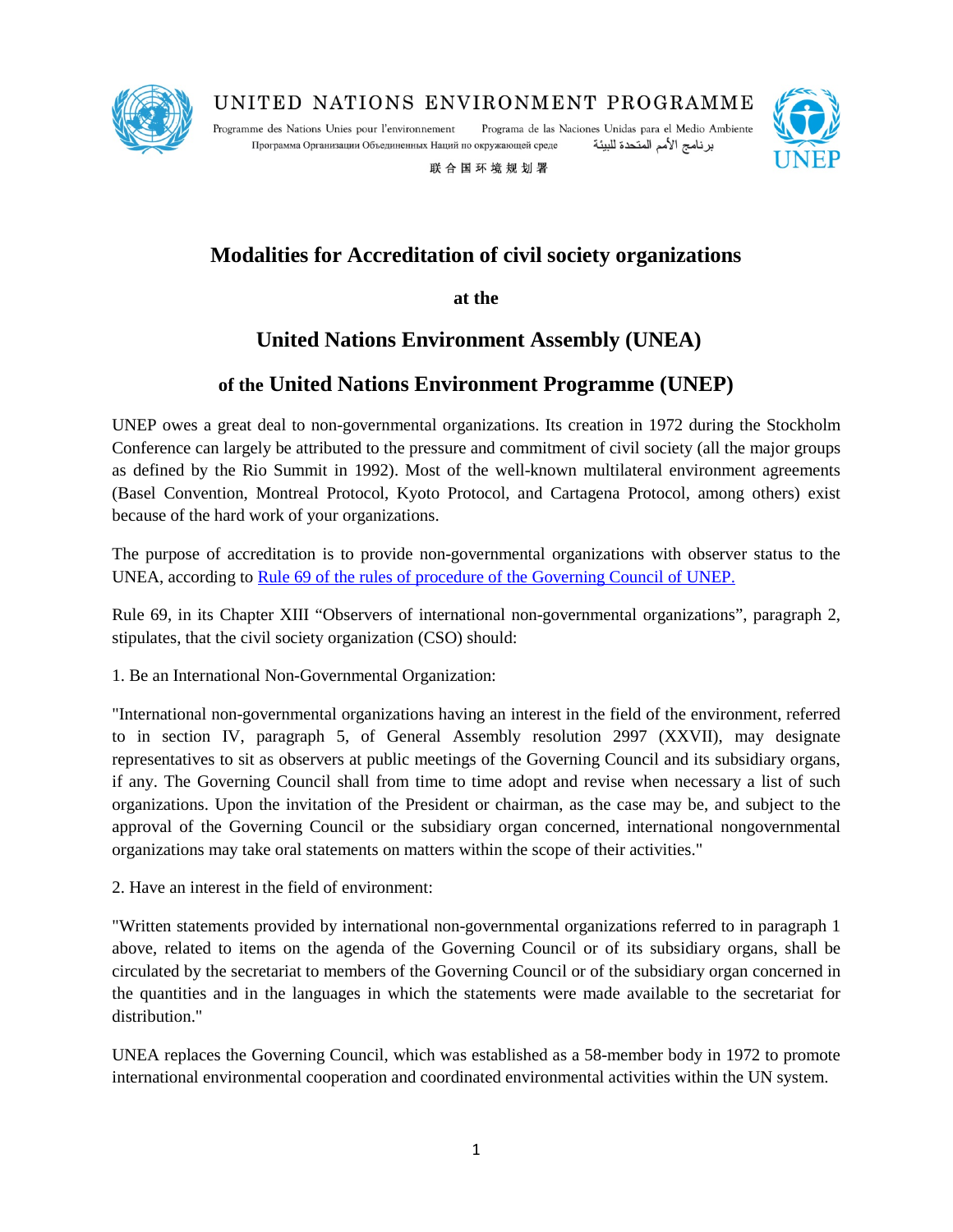Forty years later, at the 2012 United Nations Conference on Sustainable Development (Rio+20), the international community decided to strengthen and upgrade UNEP including through the establishment of universal membership in the Governing Council. As a follow up to this decision, the Governing Council held its first session with universal membership in February 2013, where countries agreed to rename the Governing Council as the "United Nations Environment Assembly of the UNEP" (UNEA). Subsequently, the General Assembly adopted a resolution formally changing the designation to UNEA (67/251).

#### **Accreditation request submission**

The civil society organization seeking accreditation should forward a set of documents to the UNEP Major Groups and Stakeholders Branch. A complete application for accreditation should include the following:

1. Letter requesting accreditation

2. Copy of constitution/charter and/or statutes/by-laws and amendments to those documents, and list of affiliates

- 3. Copy or certificate of registration
- 4. Proof of non-profit-making status

5. Proof of interest in the environment: annual reports; conference and seminar reports; recent press releases and copies of media statements; newsletters and other periodicals. The organization should have at least an account of two years of activities in the field of environment.

6. Detailed account of the international scope of its activities (such as headquarters and regional offices in different countries ; projects or programmes that are taking place in other countries ; activities that have international implication: for example international water management, desertification on trans-boundary areas, waste management of estuaries that affects a region). Please note that a proof of participation in an intergovernmental meeting is good to mention but is not sufficient to demonstrate the international scope of work. Similarly, agreements with another organization or membership of an international network are good to be mentioned but are not sufficient.

In addition, civil society organizations can send a copy of their accreditation to other United Nations bodies and agencies, including the United Nations Economic and Social Council (ECOSOC) to support their application at UNEP. The ECOSOC accreditation is however not a precondition to become accredited to UNEP. The documents can be sent in hard copy or electronic version (preferred) to the below address.

#### **Major Groups and Stakeholders Branch, Secretariat of Governing Bodies and Stakeholders**

### **United Nations Environment Programme**

### **P.O. Box 30552 Nairobi, Kenya**

**Please send the application, together with the supporting documents by email to Accreditation.CivilSociety@unep.org**